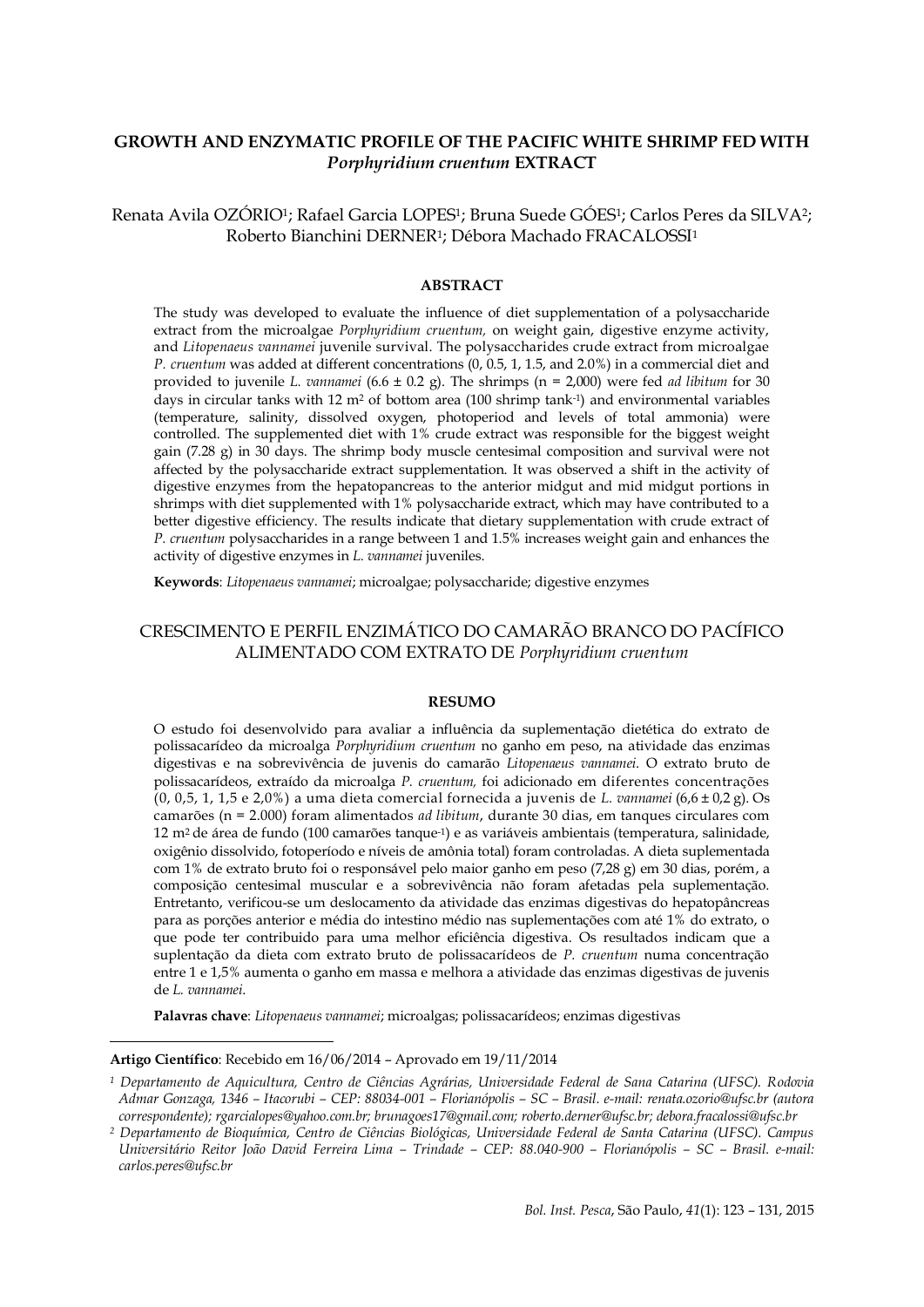# **INTRODUCTION**

The research conducted on the use of artificially prepared diets with functional food, which have the capacity of acting on the cultivated organisms' health and disease causing agents, shows that stress resistance is of great importance. The additives or food supplements used in aquaculture with the purpose of enhancing the zootechnical performance and animal sanity can be immunonutrients, immunostimulants, probiotics, and prebiotcs (GATLIN, 2002; GATLIN *et al*., 2006).

According to BRICKNELL and DALMO (2005), the immunostimulants are important tools with the potential to be used in aquaculture to minimize loss due to disease. The immunostimulant compound administration, as dietetic supplementation, presents advantages since it can be given simultaneously for a great number of individuals, preventing the resulting stress from animal handling (SMITH, 2003). Stimulating the non-specific defense system improves growth and disease resistance, in addition to being a potential method to improve microbial control in juvenile marine fish, crustacean, and mollusk production (SKJERMO *et al.* 2006).

In recent years, scientific interest has grown regarding the investigation and identification of microalgae biologically active compounds, among these the polysaccharides. These molecules have been increasingly used as immunostimulants in aquaculture, due to their great parasite variety of fungi, bacteria, and viruses that affects the aquatic organisms' production, causing great economic losses (BOISSON-VIDAL *et al*., 1995).

Despite those advantages, a new ingredient addition, even in small quantities, can cause enzymatic inhibition and diminished weight gain (LEMOS *et al*., 2004). Therefore, the digestive enzymes behavior is a relevant point to understand the digestion of any nutrient included or supplemented in the diet (LE MOULLAC *et al*., 1997; ALMEIDA NETO, 2011), being an alternative to indicate the animal nutritional state (MELO, 2004).

Generally, the penaeid shrimps are very well adapted to diet composition changes by the induction of digestive enzymes synthetized and secreted by the hepatopancreas (LE MOULLAC *et al.*, 1997). This enzymatic activity adaption to the diet nutritional content was also described by DELGADO *et al*. (2003) and DEVAKARAN *et al*. (2004) in experiments involving groups of *Litopenaeus vannamei* shrimp submitted to different composition diets.

This study aim was to evaluate the effect of dietetic supplementation with different sulfated polysaccharides crude extract concentrations of the microalgae *Porphyridium cruentum* on the survival, weight gain, and digestive enzymatic activity of *L. vannamei* shrimp juveniles.

# **MATERIAL AND METHODS**

## *Polysaccharide crude extract*

The polysaccharide (PS) crude extract of the microalgae *P. cruentum* was extracted with a crude papain solution (30 mg mL-1 ) in 250 mL 0.1 M sodium acetate buffer (pH 5.0) plus 5 mM EDTA and 5 mM of cysteine from 5 g biomass. The material was filtered and centrifuged (7.965  $\times$  g; 20 min.; 10  $^{\circ}$ C), the PS in the supernatant was concentrated by precipitation with 16 mL of 10% Cetilpiridinium chloride (CPC), washed (200 mL; 0.05% CCP) and after dissolved in 174 mL of 2M NaCl: ethanol (100:15; v/v). Shortly after another precipitation with absolute ethanol (24 h; 4 °C), the material was washed with 80% ethanol  $(200 \text{ mL}, 2x)$ , absolute ethanol  $(200 \text{ mL}, 1x)$  and oven dried (24 h, 60ºC) (FARIAS *et al*., 2000).

#### *Diet preparations*

Five different *P. cruentum* PS crude extract concentrations (0.5, 1.0, 1.5, and 2.0%) were added to a commercial marine shrimp feed (Guabi®, 40% crude protein and 7.5% crude fat). The feed was separately grinded in 5 kg lots, and each lot received a different supplementation of PS crude extract according to the concentrations specified above. These supplemented lots were mixed one by one for 15 minutes in a model Y mixer. The dried mixture was placed in a mixer and warm water was added in sufficient amounts until consistent dough was formed. After, the dough was pelleted in an electrical meat grinder and the formed pellets were oven dried with air circulation (24 h, 60 ºC), bagged and stored at 4 ºC.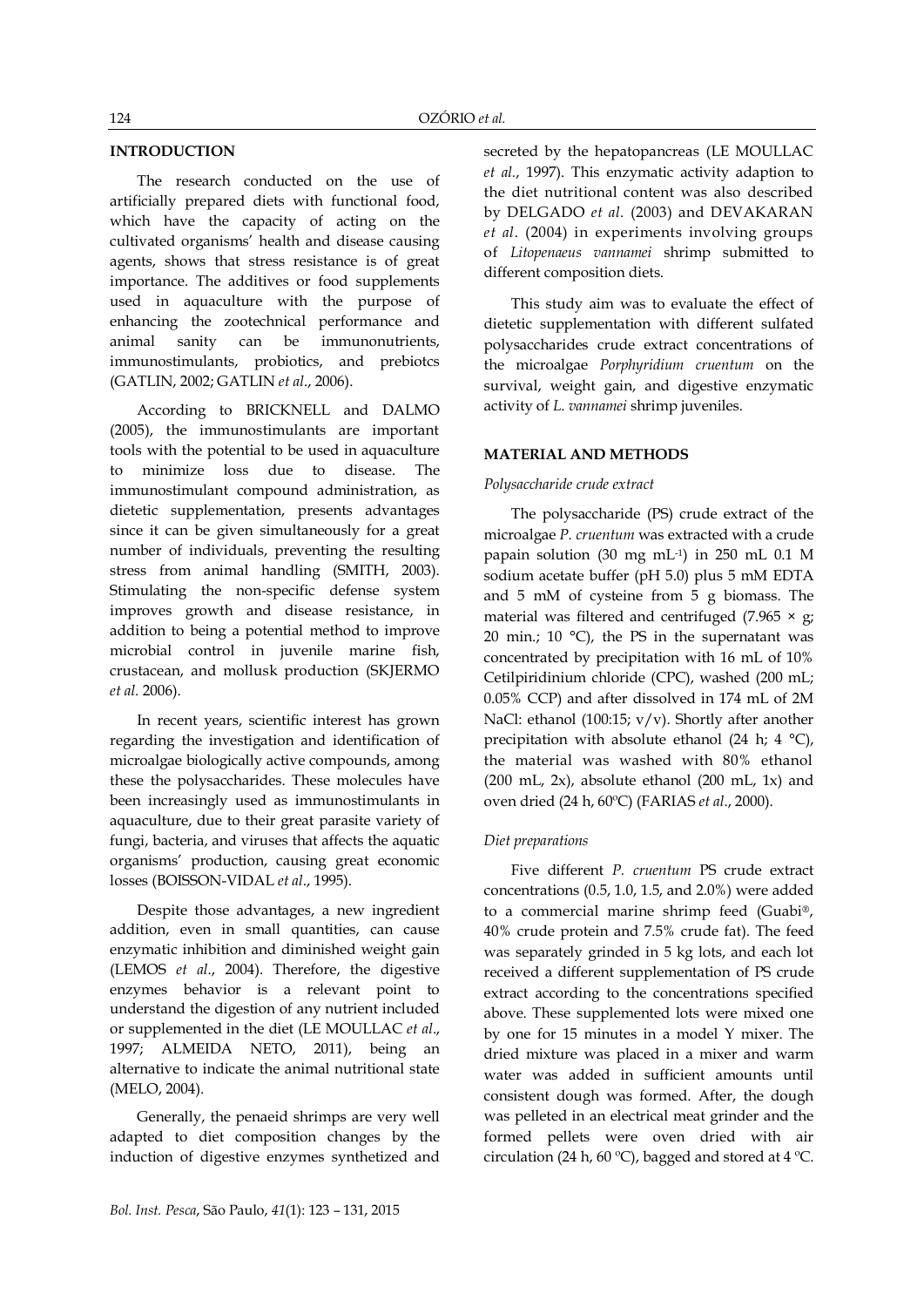The control lot, without PS supplementation, was submitted to the same procedures.

#### *Biological material and experimental conditions*

Two thousand white shrimp *L. vannamei*  juveniles with an initial weight of  $6.6 \pm 0.2$  g, SPF (specific pathogen free), from Marine Shrimp Laboratory (LCM), were randomly distributed in 20 glass fiber tanks (12 m<sup>2</sup> bottom, 4 tanks treatment-1 , 100 shrimp tank-1 ). The five experimental diets were randomly designated to four tanks. During 30 days, the shrimp were fed *ad libitum* twice a day, 10:00 h and 17:00 h. Tank water was renewed 50% daily at 8:00 h and 14:00 h.

The environmental variables were monitored during the experiment, as dissolved oxygen; water temperature and salinity were measured twice a day. Total ammonia was analyzed every 10 days immediately after sampling, and after previously having been filtered in cellulose acetate micro filters  $(0.45 \mu m)$ . These analyses were conducted according to STRICKLAND and PARSONS (1972).

Shrimp samples were obtained every 10 days to follow the animal weight gain (WG). The collected animals were not returned to the tank, but they had their intestinal tracts dissected for enzymatic activity determination. By the end of 30 days, the following variables were calculated:

$$
WG = 100 * \left(\frac{final \text{ weight} - initial \text{ weight}}{\text{initial body weight}}\right)
$$

Survival =  $100 * (\frac{f}{f})$ i

#### *Tissue harvest for enzymatic assays*

For midgut and hepatopancreas removal, live shrimps were put on ice and then dissected in a cold saline solution (250 mM NaCl). The intestinal tract portions used in this study were the hepatopancreas, the anterior third of the midgut, the middle third of the midgut ant the posterior third of the midgut. The hepatopancreas and the midgut sections were homogenized with double distilled cold water, using a Potter-Elvehjem homogenizer. The homogenized tissue was centrifuged (10,000 g, 30 minutes, at 4 °C), and the

supernatant and pellets were used in the enzymatic assays.

#### *Protein determination and enzymatic assay conditions*

The activities over cellobiose (20 mM), maltose (10 mM) and sucrose (20 mM) were determined by the glucose liberation assay according to the Dahlqvist method (1968). The activities over raffinose (20 mM) and jellified starch  $(0.5\%$ , w  $v^{-1}$ ) were measured by the determination of the medium reducing power, according to NOELTING and BERNFELD (1948). All carbohydrases assays were performed in a 50 mM citrate-phosphate buffer, pH 5.2, except for α-amylase, when it was used a 50 mM sodium acetate buffer, pH 5.2, plus 20 mM NaCl and  $2 \text{ mM }$  CaCl<sub>2</sub>.

The total protease activity was determined using azoalbumin as a substrate. The assays were adapted from a method described by LEMOS *et al*. (1990). Extracts (100 µL each assay) were incubated with 100 µL mixture of 1% substrate (w v-1 ) in 100 mM phosphate buffer, pH 7.5. The proteolytic reaction was terminated by the addition of 50  $\mu$ L 30% trichloroacetic acid (w v<sup>-1</sup>) and the reaction was incubated during 15 min in ice. The precipitated substrate was removed by centrifugation (7.000 g, 5 min, at room temperature). A hundred µL supernatant samples were mixed with 100 µL 2N NaOH solution and the absorbance was read at 440 nm. The hydrolysis of p-nitroanilide succinyl-alanyl– alanyl-prolyl-phenylalanine-p-nitroanilide (SAAPFpNA) and benzoyl-L-arginyl-p-nitroanilide (BAPNA) were assayed by the liberation of pnitroaniline, with the absorbance maximum at 410 nm (ERLANGER *et al*., 1961).

The assays used 50 µL of four 2 mM substrates, 50 µL enzyme sources and 100 µL 100 mM phosphate buffer, pH 7.5, with or without inhibitors. The reaction was terminated by the addition of 100 µL 30% trichloroacetic acid (w v-1 ), and the absorbance was read at 410 nm.

All assays were performed at 30 ºC. The buffers (50 mM) used in the pH optimum determination were sodium acetate, sodium citrate-phosphate, Tris-HCl buffer, with pH values ranging from 3 to 9, with 0.2 pH units intervals. The incubations were made at least at four different time periods and the initial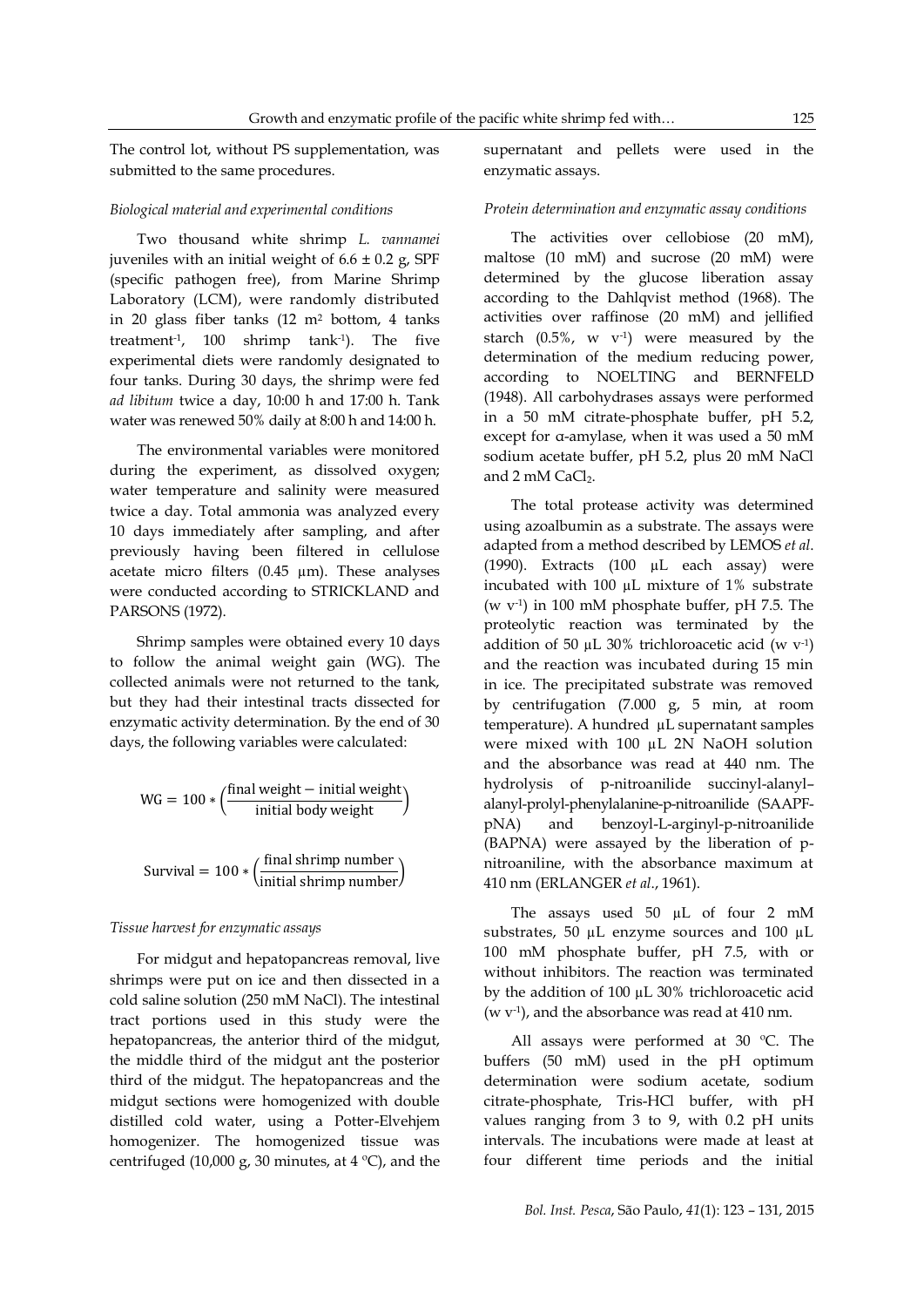hydrolysis speeds were calculated. One enzymatic unity was defined as the enzyme quantity which catalyzes the cleavage of  $1 \mu$ mol of substrate min $\cdot$ <sup>1</sup>. Small enzymatic quantities were expressed in mU.

The protein concentration was determined according to the method described by SMITH *et al*. (1985), modified by MORTON and EVANS (1992), using bovine serum albumin as a protein standard.

#### *Statistical analysis*

The experimental design used was entirely randomized, with 5 levels of polysaccharide extract supplementation (0, 0.5, 1.0, 1.5, and 2.0%) and four repetitions for each treatment. The weight gain, body composition, and survival data were submitted to Analysis of Variance ANOVA and, when necessary, the Duncan test was applied at 5% significance level.

### **RESULTS**

During the experimental period, the water temperature, salinity, dissolved oxygen, ammonia

total levels ( $NH<sub>3</sub> + NH<sub>4</sub>$ <sup>+</sup>) and photoperiod were, respectively,  $25.9 \pm 0.15$  °C;  $33 \pm 0.1$ ; 6.0 mg L<sup>1</sup>; 0.06 to 0.3 mg L-1 and 12 h.

The polysaccharide concentration that provide the best weight gain, at approximately 7.28 g in 30 days, was the 1% diet. The survival rates were high (90 to 97%), without significant difference among treatments (Table 1). The polysaccharide supplementation diet did not cause any important alterations to the shrimp muscle centesimal composition, without significant differences (*P*>0.05) among treatments in the body protein, moisture, and ash content (Table 2).

The sulfated polysaccharide crude extract supplementation did not affect the shrimp survival rates; however, it significantly influenced the juveniles' weight gain, when compared to the control, without supplementation. This supplementation increases the weight gain in a 0.5 to 1.5% interval, but from this point on, it decreases. With this concentration, the weight gain is optimized and estimated in 7.28 g by the end of the experiment.

**Table1.** Weight gain and survival rates of the *Litopenaeus vannamei* juveniles fed for 30 days with diets containing different concentrations of polysaccharides (PS) crude extract from microalgae *Porphyridium cruentum.*

| <b>Diet</b>           | Final weight<br>(g)           | Weight gain<br>(g)            | <b>Survival</b><br>(%)      |
|-----------------------|-------------------------------|-------------------------------|-----------------------------|
| 1 (0% PS)             | $12.43 \pm 0.3b$              | $5.73 \pm 0.16$               | $90.7 \pm 7.4$ <sup>a</sup> |
| $2(0.5\% \text{ PS})$ | $13.50 \pm 0.8^{\circ}$       | $6.90 \pm 0.39$ a             | $97.4 \pm 1.4$ <sup>a</sup> |
| 3 (1.0% PS)           | $13.80 \pm 0.5^{\text{a}}$    | $7.28 \pm 0.62$ <sup>a</sup>  | $94.1 \pm 7.9^{\circ}$      |
| 4 (1.5% PS)           | $13.55 \pm 0.6^{\text{a}}$    | $6.73 \pm 0.29$ <sup>a</sup>  | $95.0 \pm 8.2$ <sup>a</sup> |
| $5(2.0\% \text{ PS})$ | $13.18 \pm 0.4$ <sup>ab</sup> | $6.68 \pm 0.62$ <sup>ab</sup> | $94.5 \pm 7.1$ <sup>a</sup> |

*Values are mean ± standard deviation. Different superscript letters on same column show significant difference as determined by Duncan´s Test (P<0.05).*

**Table 2.** White shrimp body muscle centesimal composition after 30 days fed with different concentrations of the sulfated polysaccharides (PS) crude extract from microalgae *Porphyridium cruentum* (g kg-1 wet weight, *P*>0.05).

| <b>Fractions</b> | $\%$ PS Supplementation |       |       |       |       |
|------------------|-------------------------|-------|-------|-------|-------|
|                  | 0.0                     | 0.5   | 1.0   | 1.5   | 2.0   |
| Crude Protein    | 21.24                   | 22.01 | 21.88 | 21.50 | 21.78 |
| Moisture         | 76.67                   | 75.35 | 75.29 | 75.95 | 75.29 |
| Crude fat        | 0.30                    | 0.40  | 0.10  | 0.10  | 0.10  |
| Ash              | 1.34                    | 1.46  | 142   | 1.36  | 1.00  |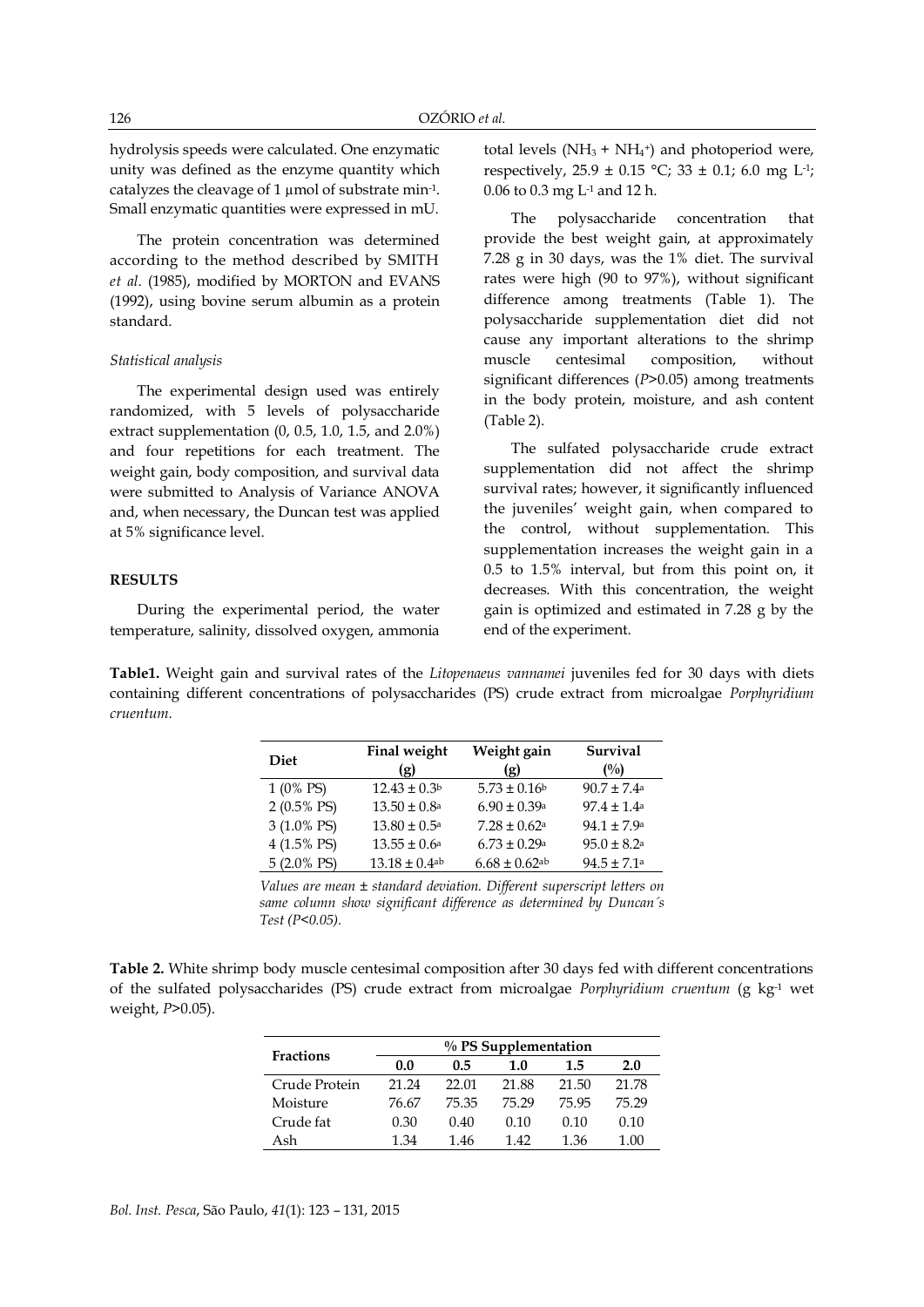Enzymatic determinations suggest that digestive enzymes are produced and secreted in the hepatopancreas and they are distributed in concentration gradient along the midgut (Figure 1). The proteolytic activities were found in higher levels in the hepatopancreas and decrease along the mid and posterior midgut (Figures 1A, 1C, and 1D). Comparing the activity with the growing polysaccharide concentration in the diets, there was no alteration in the hepatopancreas, but there was an increase in the proteolytic activity in the anterior intestine to the

following distal segments, which suggests the existence of digestive enzymes produced in the hepatopancreas and displaced to the midgut.

Similar to the proteases, the enzymatic activity distribution over starch substrate showed a different pattern in the hepatopancreas, and along the midgut (Figure 1B). It is worth to mention that the higher  $\alpha$ -amylase distribution shows a higher activity displacement along the midgut, mainly to the middle and posterior thirds of the midgut, when the polysaccharide concentration was higher than 1.0%.



**Figure** 1**.** Digestive enzymatic activity displacement, proteases (A, C D) and α-amylase (B) in the hepatopancreas (H), anterior third of the midgut (A), middle third of the midgut (M) and posterior third of the midgut (P) in the Pacific white shrimp, fed with different concentrations of the polysaccharides crude extract from microalgae *Porphyridium cruentum.*

The activity over maltose (Figure 2) has the same pattern as the starch, forming an enzymatic gradient along the midgut, in response to crescent doses of polysaccharides. The other activities over other substrates such as melibiose (Figure 2B), sucrose (Figure 2C) and cellobiose (Figure 2D), showed diffuse patterns, where it

was not possible to relate any activity difference to the crescent polysaccharides concentration in the diets.

It is important to note that the activity in these substrates on the hepatopancreas was not higher when compared to the measured activities in the midgut.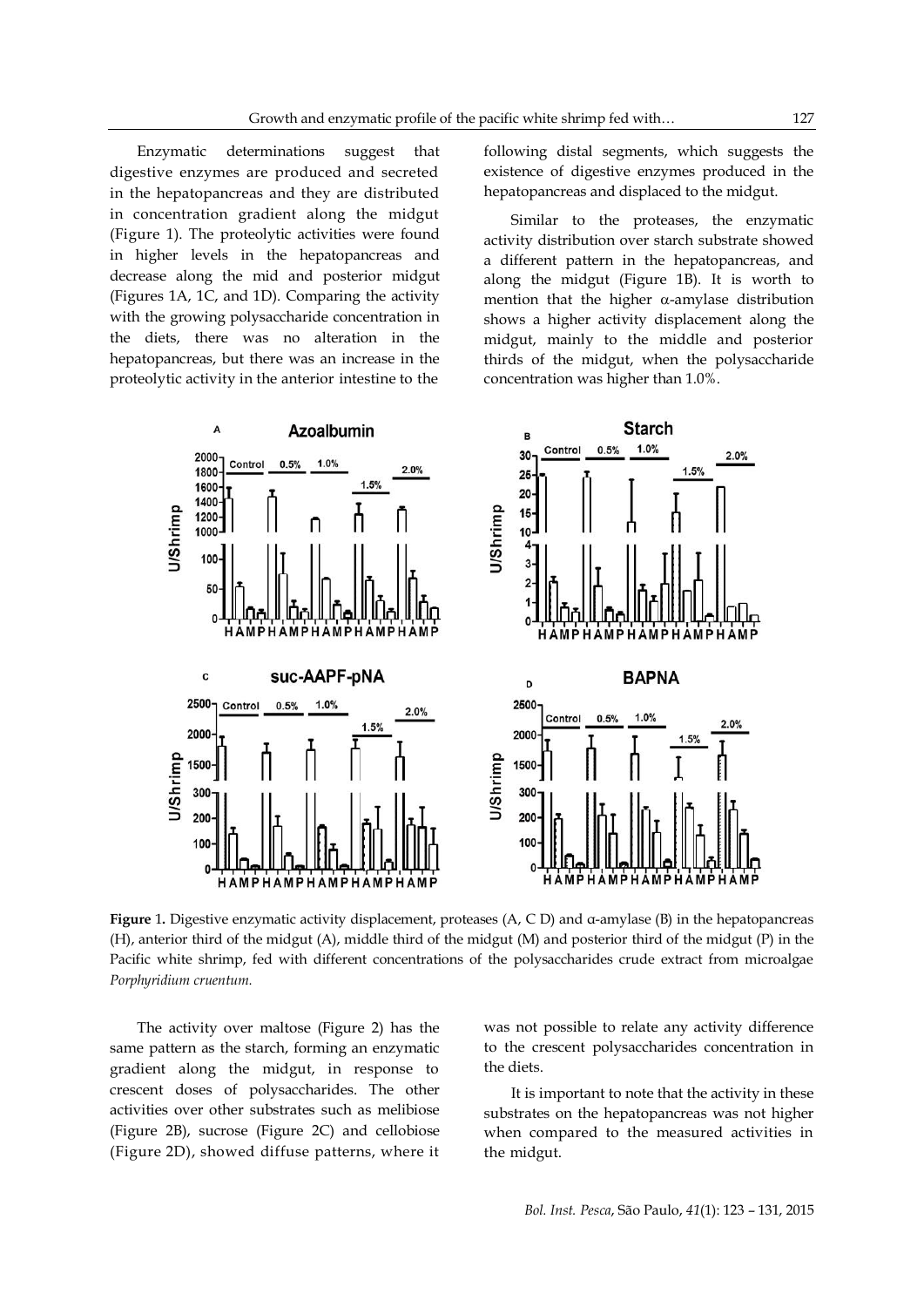

**Figure 2.** Digestive enzymatic activity displacement, carbohydrases (A, B, C, and D) in hepatopancreas (H), anterior third of the midgut (A), middle third of the midgut (M) and posterior third of the midgut (P) in the Pacific white shrimp, fed with different concentrations of the polysaccharides crude extract from microalgae *Porphyridium cruentum.*

The enzymatic activity displacement in the face of the crescent polysaccharide crude extract doses on the tested substrates has a direct influence on the nutrient digestive efficiency. The gradient formation where the complex enzymesubstrate fades into smaller units to be absorbed is the ideal pattern.

In the present work, it was verified that the polysaccharide extract supplementation can maintain the enzymatic gradient in the majority of the tested substrates until 1% supplementation, considering the tested dosage. From this concentration forward, the gradient became undone and the enzymatic occurrence on the posterior intestine increased. This is not a desirable feature, once there is no nutrient absorption in this region and these enzymes may possibly be lost in the feces. The importance in enzymatic gradient formation along the midgut can be better understood when the peritrophic membrane is taken into account (ALEXANDRE *et al.* 2014).

#### **DISCUSSION**

In the literature, the use of polysaccharides in order to optimize marine shrimp growth, immunological parameters, and survival rates is shown as a promising alternative and is viable at the experimental level.

The works that describe the use of polysaccharides, by immersion baths, relate that this administration pathway increases the shrimp survival rates and the resistance against nature's various challenges (environmental stress, bacterial infections, viral infections), but it does not present the most positive results for weight gain, mainly because the animal handling causes stress and the immunostimulant contact is virtually external and by short periods of time (LIMA *et al*., 2009).

Although an immunostimulant main goal is to increase individual resistance, the body weight increment is considered a quite relevant effect in shrimp cultivation. BRICKNELL and DALMO (2005) have already verified immunostimulants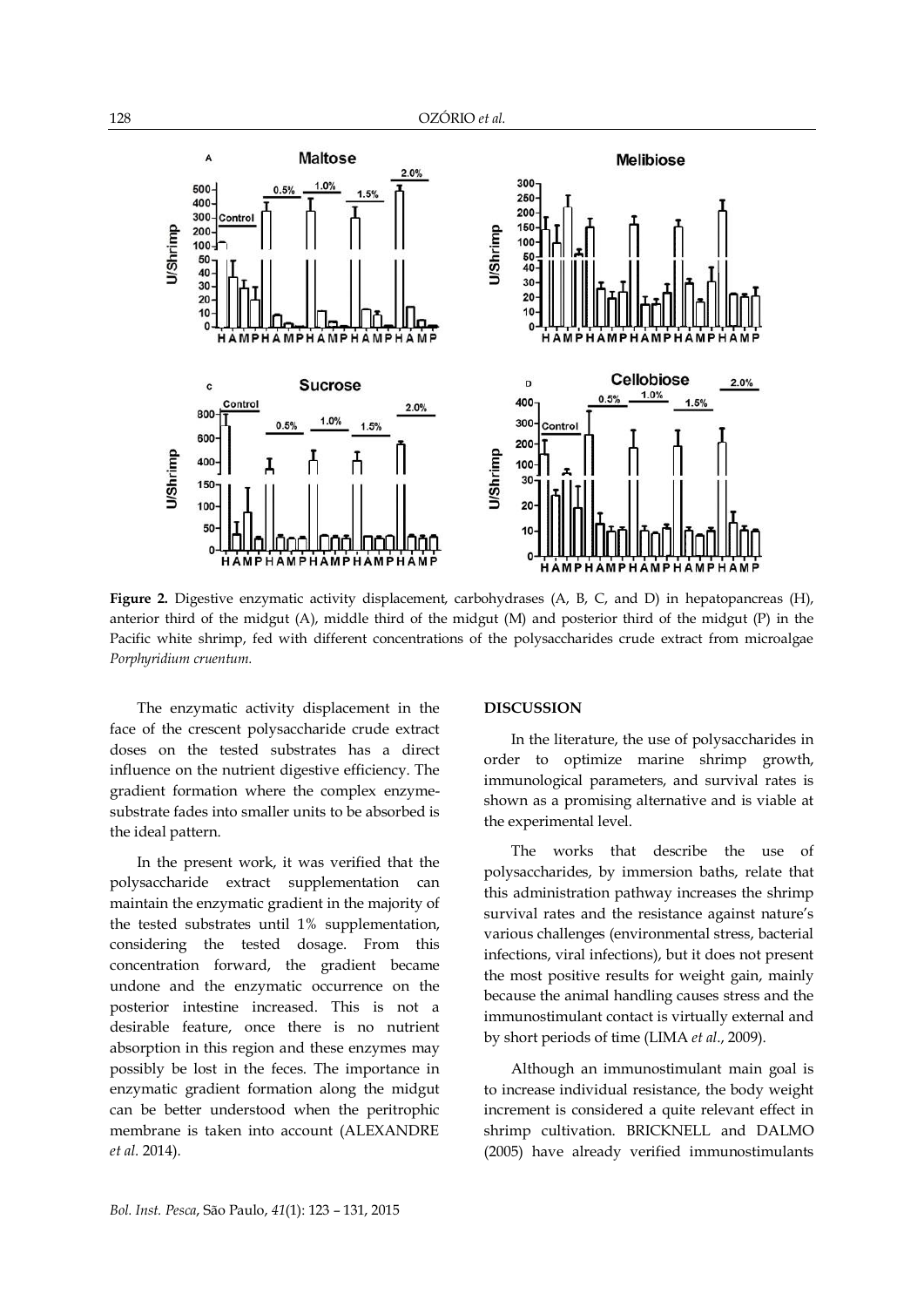supplementation in diets that were optimized with these compounds' absorption and this aspect was reflected in a body weight increase.

The sulfated polysaccharide use in marine shrimp diets is dated since 1994, when SUNG *et al.* (1994) used β-glucans as a diet supplement for *Penaeus monodon,* aiming at the vibriosis increased resistance in these animals. In this study, crustaceans, besides presenting higher resistance, also showed a higher weight gain when fed with these polysaccharides.

CRUZ-SUAREZ *et al*. (2000) verified that a diet supplementation with the sulfated polysaccharide extracted from the macroalgae *Macrocytis pyrifera* improved the juvenile *L. vannamei* growth.

The same growth positive effect was also observed in *L. vannamei* juveniles fed with Ergosan® (Merck Animal Health, EUA) supplemented diets, which is a commercial product prepared from alginic acid extracted from the macroalgae *Laminaria digitata* (MONTERO-ROCHA *et al*. 2006).

In 2012, ZHAO *et al.* (2012) reported the beneficial effect in *L. vannamei* growth fed βglucans supplemented diets. Similar effects in growth improvement and feeding efficiency was registered for *Marsupenaeus japonicus,* when fed with a fucoidan supplemented diet, a polysaccharide extracted from the macroalgae *Undaria pinnatifida* (TRAIFALGAR *et al.*, 2010).

The peritrophic membrane is an acellular layer, semipermeable, comprising chitin and protein that envelop the bolus and occur exclusively in the midgut. This membrane delimits the endoperitrophic space, where the bolus resides, and the ectoperitrophic space, between the peritrophic membrane and intestinal epithelium (TERRA, 2001).

In insects, the importance of this compartmentalization is shown by the endoectoperitrophic circulation of digestive enzymes and nutrients model proposed by FERREIRA *et al*. (1990). In this model, the enzyme-substrate complex is taken to the bolus until the substrate decreases its size, and then the enzymes and oligomers can pass through the peritrophic membrane pores and reach the ectoperitrophic

space. There, a fluid counter flow pushes those compounds to the anterior region where it is absorbed and can again enter the endoperitrophic space, recycling the enzymes.

According to TERRA (2001) and BOLOGNESI *et al*. (2008), this endo-ectoperitrophic circulation model increases the digestion efficiency because it allows the enzymes reutilization and nutrient acquisition optimization. The weight gain data corroborate to what was found in the enzymatic gradient pattern.

In the polysaccharide extract supplementation concentrations where the enzymatic gradient was maintained, the animal weight gain was higher. In shrimp, this can be an insight into the fact that the endo-ectoperitrophic circulation assists in the diet nutrient digestion optimization (ALEXANDRE *et al*., 2014).

### **CONCLUSIONS**

Dietary supplementation with crude extract of polysaccharides from microalgae *P. cruentum* seems to be a promising alternative option to increase the weight gain of the Pacific white shrimp *L. vannamei*. A supplementary concentration between 1 and 1.5% may be considered to maximize the weight gain and to maintain the enzymatic activity gradient along the midgut. The relationship between the endoectoperitrophic circulation existence and the digestion optimization in marine shrimp is a recent subject and, therefore, underestimated, which demands additional research for a better understanding on the matter.

# **ACKNOWLEDGMENTS**

The authors would like to thank Bruna Mattioni from the Aquaculture Species Nutrition Laboratory (LABNUTRI-UFSC) and the employees from the Marine Shrimp Laboratory (LCM-UFSC) for the logistical support on the execution of the proximal composition analysis and the experimental development, respectively.

### **REFERENCES**

ALEXANDRE, D.; OZÓRIO, R.A.; DERNER, R.B.; FRACALOSSI, D.M.; OLIVEIRA, G.B.; SAMUELS, R.I.; TERRA, W.R.; SILVA, C.P. 2014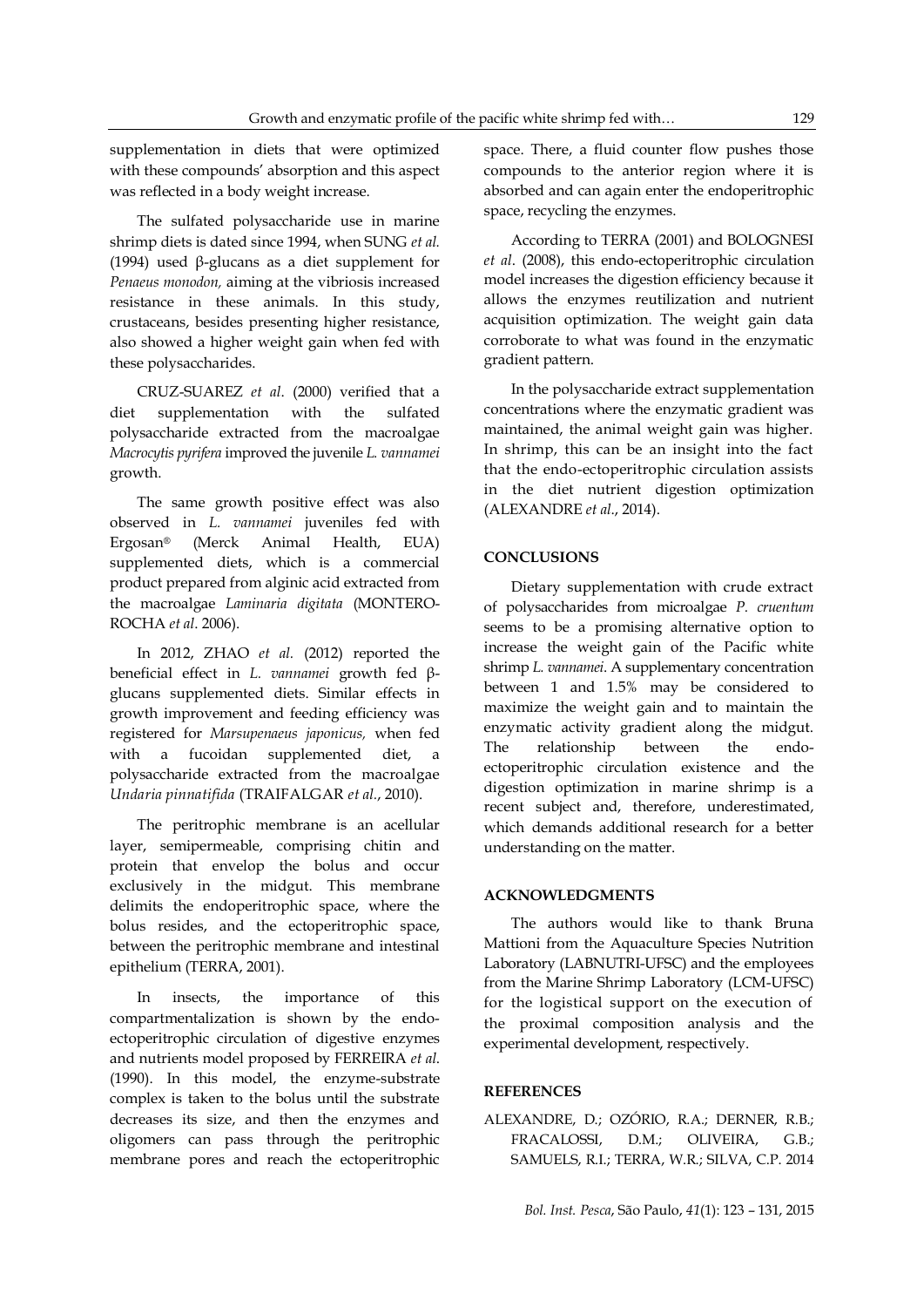Spatial distribution of digestive proteinases in the midgut of the Pacific white shrimp (*Litopenaeus vannamei*) indicates the existence of endo-ectoperitrophic circulation in Crustacea. *Comparative Biochemistry and Physiology,* Part B, *172–173*: 90–95.

- ALMEIDA NETO, M.E. 2011 Relação entre padrão comportamental, estágios do ciclo de muda, e atividades de enzimas digestivas proteolíticas em juvenis de camarão marinho *Litopenaeus vannamei* (CRUSTACEA:PENAEIDAE) – Rio Grande do Norte, Brasil. Natal. 110p. (Tese de Doutorado. Universidade Federal do Rio Grande do Norte). Disponível em: <http://repositorio.ufrn.br:8080/jspui/bitstrea m/1/7657/1/MarinoEAN\_TESE.pdf> Acesso em: 20 jul. 2012.
- BOISSON-VIDAL, C.; HAROUN, F.; ELLOUALI, M.; FISCHER, A.M.; AGOSTINI, A.; JOZEFONVICZ, J. 1995 Biological activities of polysaccharides from marine algae. *Drugs of the future*, *20*: 1237-1249.
- BOLOGNESI, R.; TERRA, W.R.; FERREIRA, C. 2008 Peritrophic membrane role in enhancing digestive efficiency: Theoretical and experimental models. *Journal of Insect Physiology*, *54*: 1413–1422.
- BRICKNELL, I. e DALMO, R.A. 2005 The use of immunostimulants in fish larval aquaculture. *Fish and Shellfish Immunology*, *19* (5): 457-472.
- CRUZ-SUÁREZ, E.; RICQUE-MARIE, D.; TAPIA-SALAZAR, M.; GUAJARDO-BARBOSA, C. 2000 Uso de harina de kelp (*Macrocystis pyrifera*) en alimentos para camarón. In: CRUZ SUÁREZ, L.E.; RICQUE MARIE, D.; TAPIA SALAZAR, M.; OLVERA NOVOA, M.A.; CIVERA CERECEDO, R. Avances en Nutrición Acuícola V. *Memorias del Quinto Simposio Internacional de Nutrición y Tecnología de Alimentos*. Mérida Yucatán, 19-22/Nov./2000. Universidad Autónoma de Nuevo León. Monterrey, N.L. México. p.227-266.
- DELGADO, J.G.; MOLINA, C.; CAHU, C. 2003 Digestive enzyme activity and food ingesta in juvenile shrimp *Litopenaeus vannamei* (Boone, 1931) as a function of body weight. *Aquaculture Research*, *34*: 1403-1411.
- DEVAKARAN, S.; FORSTER, I.P.; VELASCOS, M. 2004 Limitations on the use of shrimp

*Litopenaeus vannamei* midgut gland extract for the measurement of in vitro protein digestibility. *Aquaculture*, *239*: 323-329.

- ERLANGER, B.F.; COHEN, W.; KOKOWSKY, N. 1961 The Preparation and properties of 2 new chromogenic substrates of trypsin. *Archives of Biochemistry and Biophysics*, *95*: 271-278.
- FARIAS, W.R.L.; VALENTE, A.P.; PEREIRA, M.S.; MOURÃO, P.A. 2000 Structure and anticoagulant activity of sulfated galactans. Isolation of a unique sulfated galactan from the red alga *Botryocladia occidentalis* and comparison of its anticoagulant action with that of sulfated galactans. *Journal of Biological Chemstry*, *275*(38): 29299-29307.
- FERREIRA, C.; OLIVEIRA, M.C.; TERRA, W.R. 1990 Comartimentalizatof the digestive process in *Abracris flavolineata* (Ortoptera: Acrididae), *Insect Biochemestry*, *20*: 267-274.
- GATLIN III, D.M. 2002 Nutrition and fish health. In: HALVER, J.E. and HARDY, R.W. *Fish nutrition*. New York: Academis Press. p.671-702.
- GATLIN III, D.M.; LI, P.; WANG, X.; BURR, G.S.; CASTILLE, F.; LAWRENCE, A.L. 2006 Potencial application of probiotics in aquaculture. In: CRUZ SUÁREZ, L.E.; RICQUE MARIE, D.; NIETO LÓPEZ, M.G.; TAPIA SALAZAR, M.; VILLARREAL CAVAZOS, D.; PUELLO CRUZ, A.C.; GARCÍA ORTEGA, A. *Avances en nutrición acuícola VIII*. Memorias del VIII Simposio Internacional de Nutrición Acuícola. Mazatlán, Sinaloa, 15-17/Nov. Universidad Autónoma de Nuevo León. Monterrey, N.L., México. p.371-376.
- LE MOULLAC, G.; LE GROUMELLEC, M.; ANSQUER, D.; FROSISSARD, S.; LEVY, P. 1997 Haematological and phenoloxidase activity changes in the shrimp *Penaeus stylirostris* in relation with the moult cycle: protection against vibrioses. *Fish and Shellfish Immunology*, *7*: 227-234.
- LEMOS, D.; NAVARRETE DEL TORO, A.; CÓRDOVA-MURETA, J.H.; GARCIA-CARREÑO, F. 2004 Testing feeds and feed ingredients for juvenile pink shrimp *Farfantepenaeus paulensis*: in vitro determination of protein digestibility and proteinase inhibition. *Aquaculture*, *239*: 307-321.
- LEMOS, F.J.A.; CAMPOS, F.A.P.; SILVA, C.P. 1990 Proteinases and amylases of larval midgut of